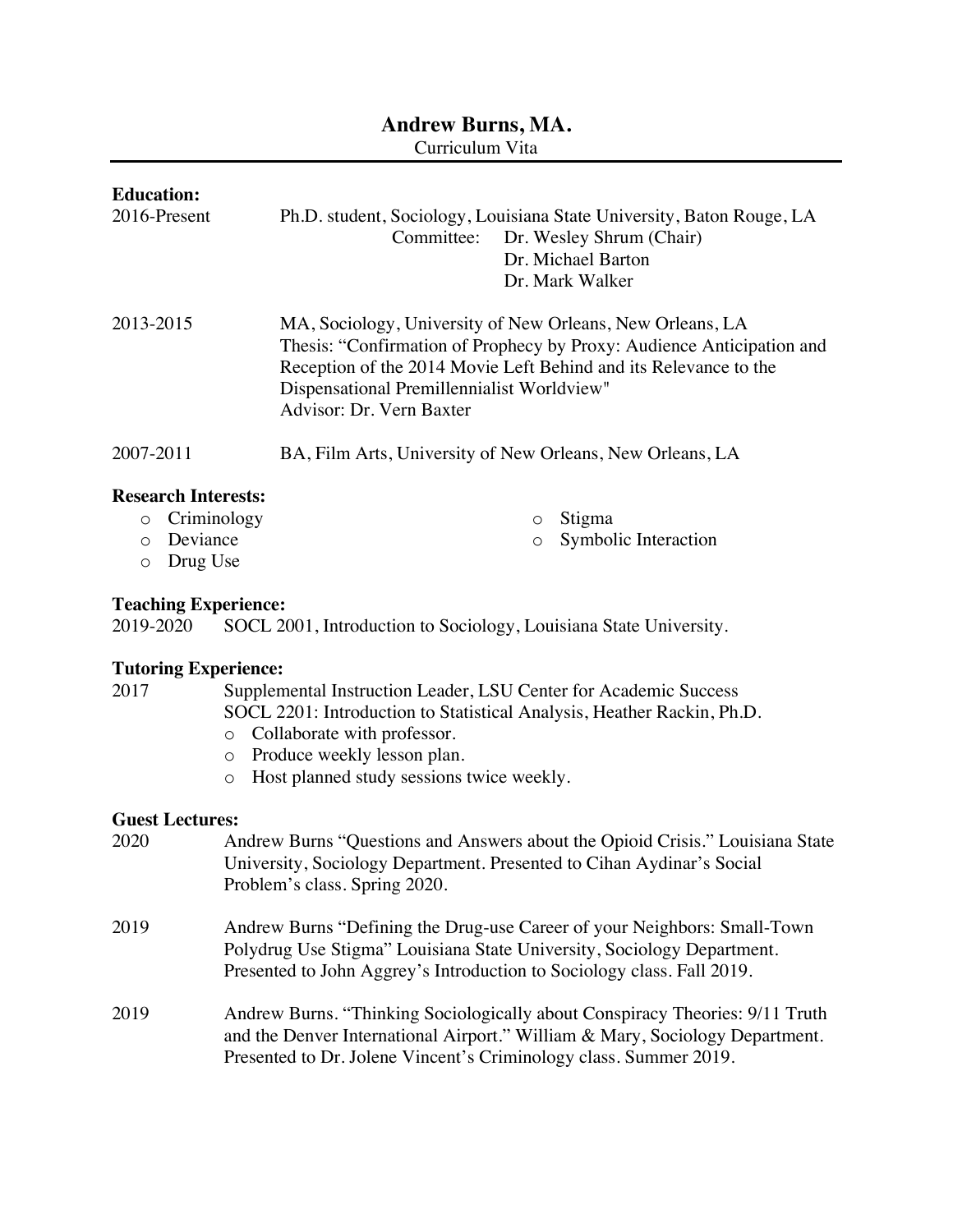| 2019                        |         | Andrew Burns. "Social Construction and Social Networks in Opioid Overdoses."<br>Louisiana State University, Sociology Department. Presented to Timothy Reling's<br>Introduction to Sociology class. Spring 2019. |
|-----------------------------|---------|------------------------------------------------------------------------------------------------------------------------------------------------------------------------------------------------------------------|
| 2018                        |         | Andrew Burns. "Networks, Social Capital & Polydrug use in a Small Town."<br>Louisiana State University, Sociology Department. Presented to Timothy Reling's<br>Introduction to Sociology class. Fall 2018.       |
| 2018                        |         | Andrew Burns. "Researching Heroin Users in the Field." Ohio Business College<br>(Sandusky, Ohio). Presented to Dr. Paul Sower's Interpersonal Communication<br>class. Winter 2018.                               |
| 2014                        |         | Andrew Burns. "Religion and Religiously Inspired Violence in America."<br>University of New Orleans, Sociology Department. Presented to Dr. Pamela<br>Jenkins' Criminology class. Fall 2014.                     |
| 2013                        |         | Andrew Burns. "Hipster: Sociological Understanding of a Loaded Term."<br>University of New Orleans, Sociology Department. Presented to Dr. Vern<br>Baxter's Sociology of Popular Culture class. Fall 2013.       |
| <b>Research Experience:</b> |         |                                                                                                                                                                                                                  |
| 2018-2019                   | $\circ$ | Research Assistant, Reporting to Frederick Weil, Ph.D.<br>Interviews regarding neighborhood change in New Orleans, LA.                                                                                           |
| 2018                        | O       | Research Assistant, Reporting to Michele Meyer, Ph.D.<br>Analysis of survey data.                                                                                                                                |
| 2018                        | $\circ$ | Research Assistant, Reporting to Heather O'Connell, Ph.D.<br>Historical research on monument inscription.                                                                                                        |
| 2016-2018                   |         | <b>Dissertation Research</b>                                                                                                                                                                                     |
|                             | $\circ$ | In-depth interviews of small-town residents in Northern Ohio.                                                                                                                                                    |
|                             | O       | Content analysis of social media.                                                                                                                                                                                |
| 2016-2017                   |         | Research Assistant, Reporting to Mark Walker, Ph.D.                                                                                                                                                              |
|                             | O       | Developing instrument to measure religious and political extremism.                                                                                                                                              |
| 2014-2015                   |         | Research Assistant, Reporting to Francis Adeola, Ph. D.                                                                                                                                                          |
|                             | O       | Developed and conducted survey of university students and their knowledge and                                                                                                                                    |
|                             | O       | opinions on subject of E-Waste.<br>Compiled Literature review regarding E-Waste.                                                                                                                                 |
|                             | O       | Data collection on U.S. cancer rates.                                                                                                                                                                            |
|                             |         |                                                                                                                                                                                                                  |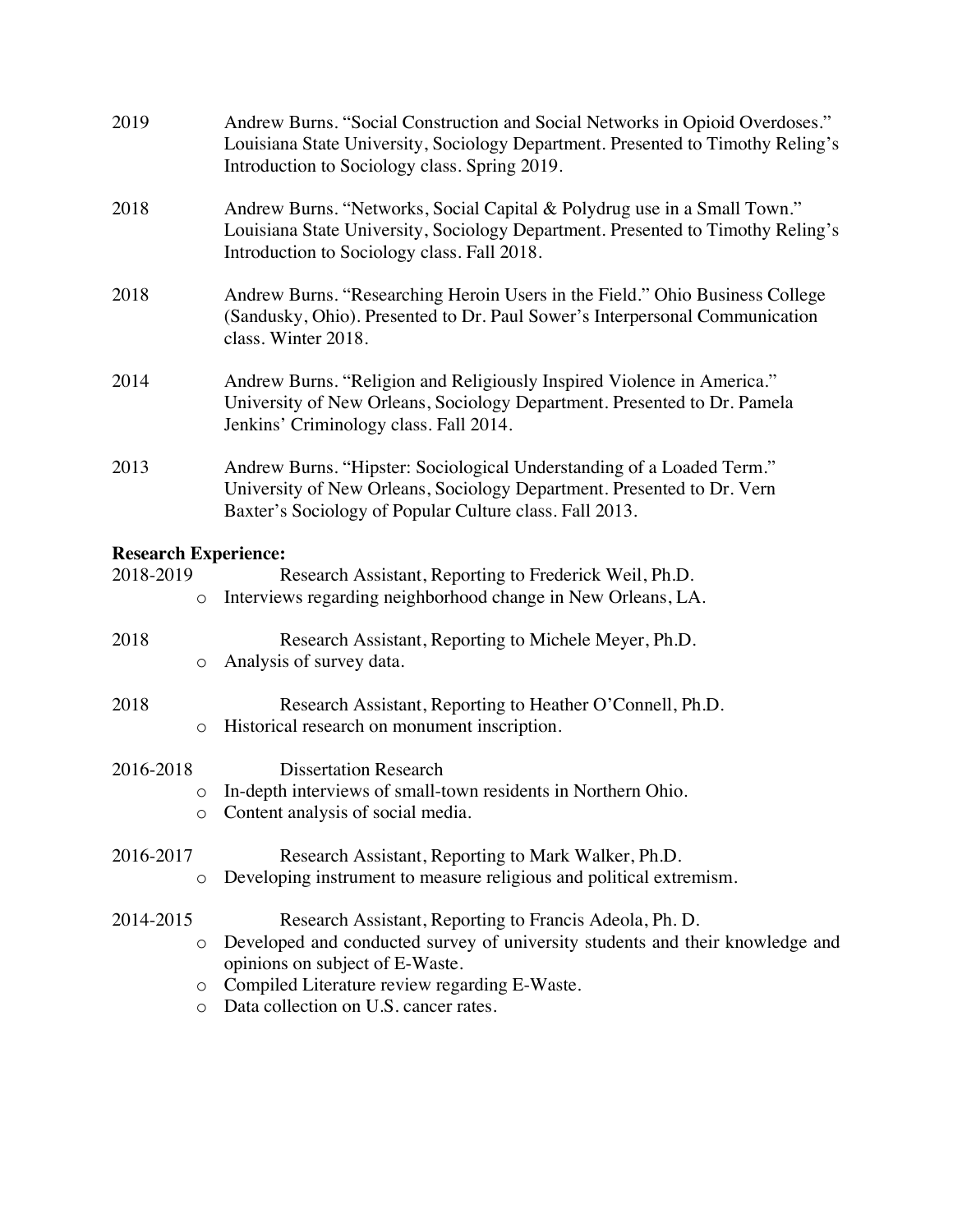#### 2014-2015

Graduate Research

- o Content analysis of social media data on religious, political, and paranormal beliefs.
- o Conducted qualitative interviews on audience reception of a religious movie.
- o Conducted qualitative interviews on religious conversion.

### **Publications:**

2018 Andrew Burns. Prenez garde à la Grande tromperie: religion, extrémisme politique et bataille des croyances anomalistiques sur Facebook. Vers une sociologie anomalistique: Le paranormal au regard des sciences sociales. R. Evrard and E. Ouellet, Universitaires de Lorraine 243-260. (Publication in French).

2015 2015 Andrew Burns. "Knowing, Not Knowing." *Race, Gender, and Class*: 229-233.

### **Papers in Progress:**

Burns, Andrew, Matchett, Robert, & Coto, Lynnette. The Digital Dillema: Effect of Shifting to Digital Instruction on Students with Disabilities in the Wake of the Covid-19 Pandemic. *Collecting Data* 

Burns, Andrew, & Albrecht, Kat. Getting Jumped in Vacationland, The Complicated Rhetoric and Realities of Assault in a Small Town. *Preparing for Submission* 

Burns, Andrew, & Albrecht, Kat. Seeing the Shadow User, How Harm Reduction Techniques Shape Institutional Data. *Preparing for Submission* 

Burns, Andrew, Coto, Lynnette, Gremillion, Skylar, & Reling, Tim. Sexual Stigma and Hookup Behavior. *Conducting analysis* 

Burns, Andrew, Coto, Lynnette, & Vincent, Jolene. Pain Underground: Kratom, Criminalization, and Deviant Pain Management. *Collecting data* 

Burns, Andrew. Media Portrayal of Opioid Overdoses as Suicide in America in the 19th Century*. Preparing manuscript* 

### **Conference Presentations:**

- 2020 Andrew Burns. "Opium and Morphine in Local Advertisements during the  $19<sup>th</sup>$ Century." History Graduate Student Association Conference. Baton Rouge, LA
- 2019 Andrew Burns, Vincent, Jolene, & Coto, Lynnette. "Towards a Situational Analysis of Kratom in America." American Society of Criminology. San Francisco, CA
- 2019 Andrew Burns. "The Kind of People I Don't Even Want to Know: Boundary Work Amid the Opioid Crisis Among Non-Urban Whites in Northern Ohio." Society for the Study of Symbolic Interaction. New York City, NY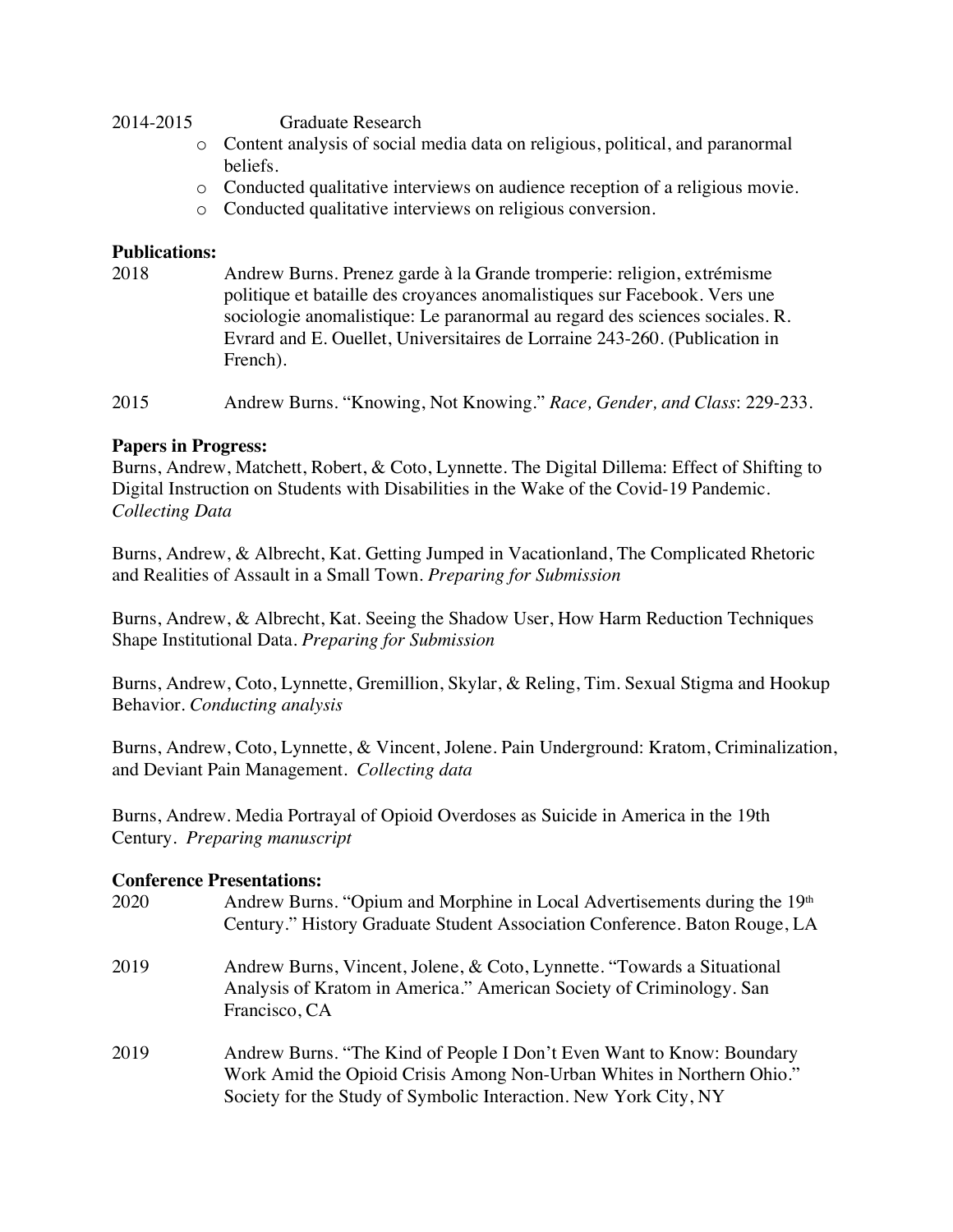| 2019 | Andrew Burns. "A Social Network Analysis of Small Town Drug Overdose."<br>American Sociological Association. New York City, NY                                                                                                                           |
|------|----------------------------------------------------------------------------------------------------------------------------------------------------------------------------------------------------------------------------------------------------------|
| 2019 | Andrew Burns, Coto, Lynnette, & Vincent, Jolene. "Pain Underground: Kratom,<br>Criminalization, and Deviant Pain Management." Society for the Sociological<br>Study of Social Problems. New York City, NY                                                |
| 2019 | Andrew Burns. "Blaming Mother: Medical Controversy Surrounding Preparations<br>of Opium and Infant Deaths in 18th and 19th Century America and Great Britain."<br>History Graduate Student Association at Louisiana State University. Baton<br>Rouge, LA |
| 2018 | Andrew Burns. "Accident or Suicide: Constructing the Cause of Opioid-Related<br>Deaths in America from the mid-19 <sup>th</sup> Century to Prohibition." Association for<br>Humanist Sociology. Detroit, MI                                              |
| 2018 | Andrew Burns. "Panic at the Discourse: Crack, Opioids, and the Drug Panic in<br>Print News Media." American Sociological Association. Philadelphia, PA                                                                                                   |
| 2018 | Andrew Burns. "Opioid Crisis in Rural and Small Town Ohio: Attitudes and<br>Impact." Southern Sociological Society. New Orleans, LA                                                                                                                      |
| 2018 | Andrew Burns. "Media Portrayal of Opioid Overdoses as Suicide in America in<br>the 19th Century." History Graduate Student Association at Louisiana State<br>University. Baton Rouge, LA                                                                 |
| 2017 | Andrew Burns. "A Comparative and Multidisciplinary Approach to<br>Radicalization into Violent Extremism." American Society of Criminology.<br>Philadelphia, PA                                                                                           |
| 2017 | Andrew Burns. "Anti-Establishment Anger in the Rust Belt." Southern<br>Sociological Society. Greenville, SC                                                                                                                                              |
| 2015 | Andrew Burns. "Race, Gender, and Class and Left Behind." Race, Gender, and<br>Class. New Orleans, LA                                                                                                                                                     |
|      |                                                                                                                                                                                                                                                          |

# **Grants and Funding:**

# **Awards:**

| 2019<br><b>Student Travel Award.</b> Sociology Graduate Student Association, LSU. |  |
|-----------------------------------------------------------------------------------|--|
| 2019<br>Lee Student Support Fund Award. Society for the Study of Social Problems. |  |
| 2019<br>SGFB-18 (Student Government Funding Bill 18). Student Senate, LSU.        |  |
| 2019<br><b>SGFB-2</b> (Student Government Funding Bill 2). Student Senate, LSU.   |  |